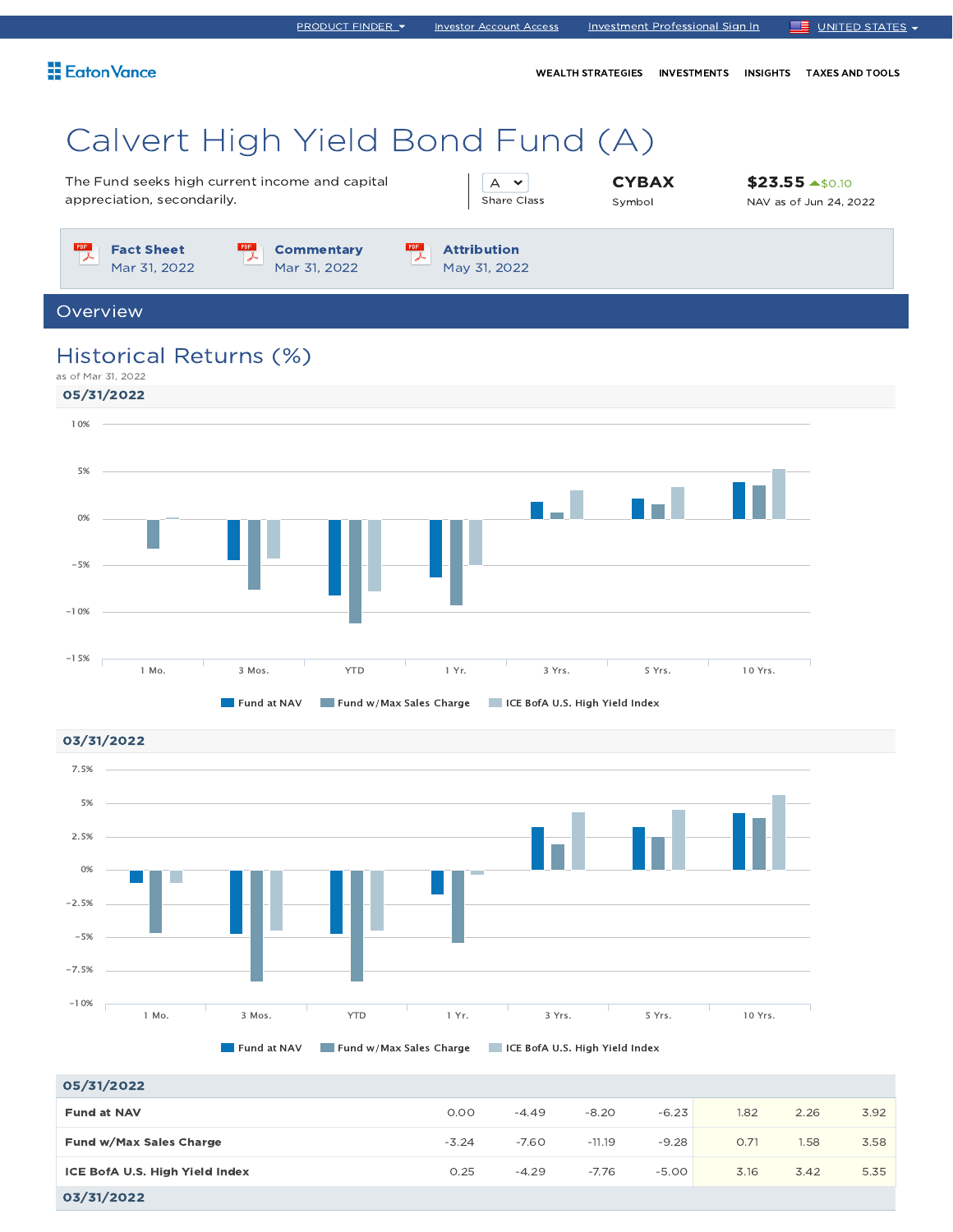| <b>Fund at NAV</b>             | $-0.94$ | $-4.79$ | $-4.79$ | $-1.82$ | 3.29 | 3.33 | 4.34 |
|--------------------------------|---------|---------|---------|---------|------|------|------|
| Fund w/Max Sales Charge        | $-4.66$ | $-8.37$ | $-8.37$ | $-5.49$ | 1.98 | 2.55 | 3.95 |
| ICE BofA U.S. High Yield Index | $-0.93$ | $-4.51$ | $-4.51$ | $-0.29$ | 4.39 | 4.56 | 5.70 |

Past performance is no guarantee of future results. Investment return and principal value will fluctuate so that shares, when redeemed, may be worth more or less than their original cost. Performance is for the stated time period only; due to market volatility, the Fund's current performance may be lower or higher than quoted. Returns are historical and are calculated by determining the percentage change in net asset value (NAV) with all distributions reinvested. Returns for other classes of shares offered by the Fund are different. Performance less than or equal to one year is cumulative. Performance prior to December 31, 2016 reflects the performance of the Fund's former adviser, Calvert Investment Management, Inc. Max Sales Charge: 3.25%.

### Fund Facts

| as of May 31, 2022 |  |  |
|--------------------|--|--|
|--------------------|--|--|

| Top 10 Holdings $(\%)^{2,3}$ |
|------------------------------|
| ACAE MAY 71 2022             |

| as ui may ji, zuzz         |                                                                          |
|----------------------------|--------------------------------------------------------------------------|
| <b>Class A Inception</b>   | 07/09/2001                                                               |
|                            | <b>Investment Objective</b> High current income and capital appreciation |
| <b>Total Net Assets</b>    | \$499.0M                                                                 |
| <b>Minimum Investment</b>  | \$1000                                                                   |
| Expense Ratio <sup>1</sup> | 1.01%                                                                    |
| <b>CUSIP</b>               | 131582454                                                                |
|                            |                                                                          |

| as or may bi, 2022            |       |
|-------------------------------|-------|
| <b>Ford Motor Company</b>     | 3.06  |
| <b>Charter Communications</b> | 2.14  |
| <b>Centene Corp</b>           | 1.94  |
| <b>Sprint Corp</b>            | 1.84  |
| <b>GFL Environmental</b>      | 1.42  |
| <b>Clarios</b>                | 1.24  |
| Sirius XM Radio Inc.          | 1.13  |
| <b>Molina Healthcare Inc.</b> | 1.11  |
| <b>Kraft Heinz Foods Co</b>   | 1.09  |
| <b>Lifepoint Health Inc.</b>  | 1.01  |
| Total                         | 15.98 |

## Portfolio Management

| Raphael A. Leeman                | Managed Fund since 2016 |
|----------------------------------|-------------------------|
| <b>Stephen C. Concannon, CFA</b> | Managed Fund since 2019 |

Portfolio profile subject to change due to active management. Percentages may not total 100% due to rounding.

## About Risk:

The value of investments held by the Fund may increase or decrease in response to economic, and financial events (whether real, expected or perceived) in the U.S. and global markets. As interest rates rise, the value of certain income investments is likely to decline. Investments in debt instruments may be affected by changes in the creditworthiness of the issuer and are subject to the risk of non-payment of principal and interest. The value of income securities also may decline because of real or perceived concerns about the issuer's ability to make principal and interest payments. Investments rated below investment grade (sometimes referred to as "junk") are typically subject to greater price volatility and illiquidity than higher rated investments. Investments in foreign instruments or currencies can involve greater risk and volatility than U.S. investments because of adverse market, economic, political, regulatory, geopolitical, currency exchange rates or other conditions. Investing primarily in responsible investments carries the risk that, under certain market conditions, the Fund may underperform funds that do not utilize a responsible investment strategy. The Fund is exposed to liquidity risk when trading volume, lack of a market maker or trading partner, large position size, market conditions, or legal restrictions impair its ability to sell particular investments or to sell them at advantageous market prices. The impact of the coronavirus on global markets could last for an extended period and could adversely affect the Fund's performance. No fund is a complete investment program and you may lose money investing in a fund. The Fund may engage in other investment practices that may involve additional risks and you should review the **Fund prospectus** for a complete description.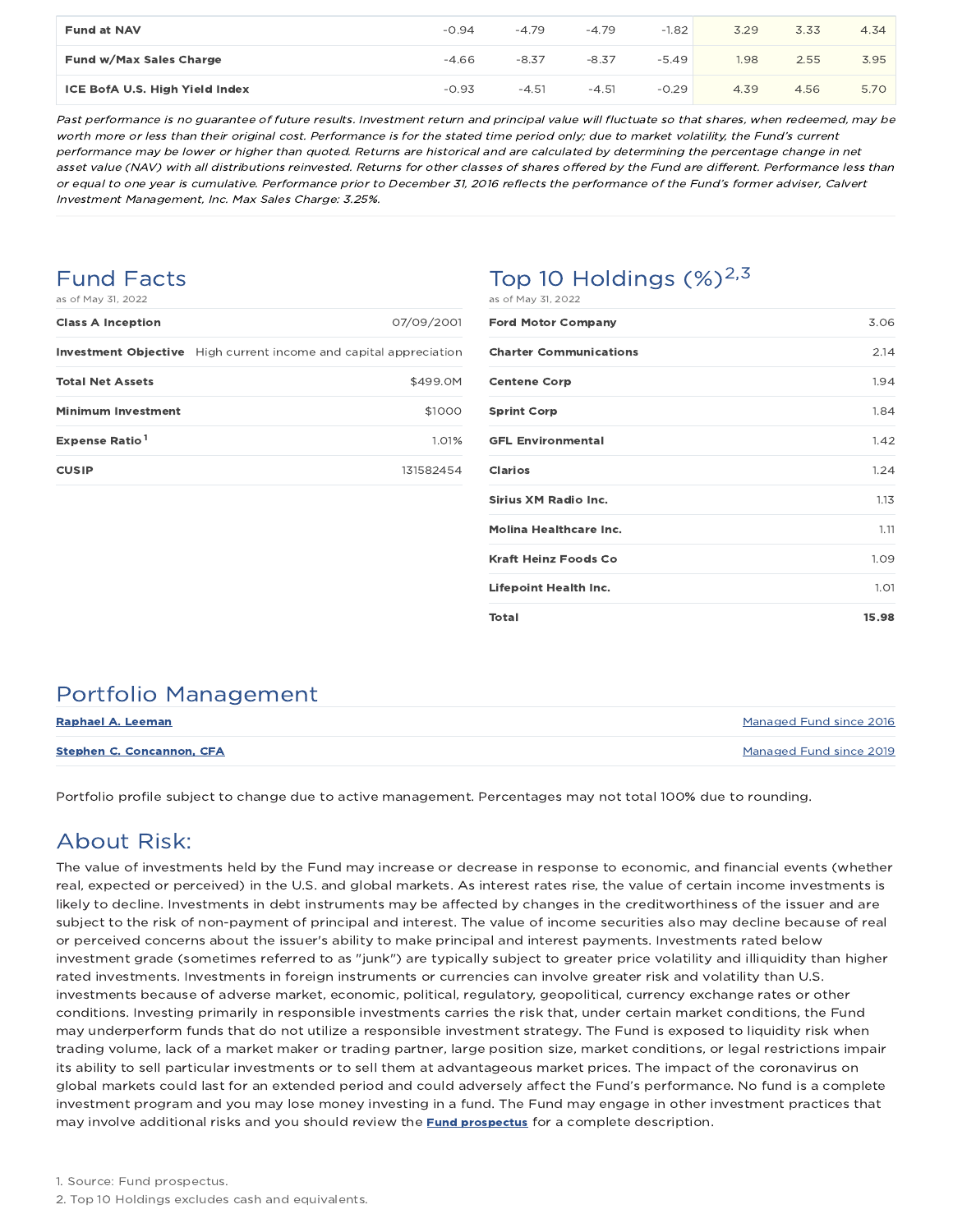### Performance

### Historical Returns (%)



03/31/2022 7.5% 5% 2.5% 0%  $\sim$  10  $\pm$ T. -2.5% -5% -7.5% -10% 1 Mo. 3 Mos. YTD 1 Yr. 3 Yrs. 5 Yrs. 10 Yrs.

Fund at NAV Fund w/Max Sales Charge ICE BofA U.S. High Yield Index Morningstar High Yield Bond Category

| 05/31/2022                                        |         |         |          |         |      |      |      |
|---------------------------------------------------|---------|---------|----------|---------|------|------|------|
| <b>Fund at NAV</b>                                | 0.00    | $-4.49$ | $-8.20$  | $-6.23$ | 1.82 | 2.26 | 3.92 |
| Fund w/Max Sales Charge                           | $-3.24$ | $-7.60$ | $-11.19$ | $-9.28$ | O.71 | 1.58 | 3.58 |
| ICE BofA U.S. High Yield Index                    | 0.25    | $-4.29$ | $-7.76$  | $-5.00$ | 3.16 | 3.42 | 5.35 |
| Morningstar High Yield Bond Category <sup>4</sup> | $-0.22$ | $-4.21$ | $-7.25$  | $-5.13$ | 2.62 | 2.78 | 4.47 |
| 03/31/2022                                        |         |         |          |         |      |      |      |
| <b>Fund at NAV</b>                                | $-0.94$ | $-4.79$ | $-4.79$  | $-1.82$ | 3.29 | 3.33 | 4.34 |
| Fund w/Max Sales Charge                           | $-4.66$ | $-8.37$ | $-8.37$  | $-5.49$ | 1.98 | 2.55 | 3.95 |
| ICE BofA U.S. High Yield Index                    | $-0.93$ | $-4.51$ | $-4.51$  | $-0.29$ | 4.39 | 4.56 | 5.70 |
| Morningstar High Yield Bond Category <sup>4</sup> | $-0.80$ | $-3.96$ | $-3.96$  | $-0.39$ | 3.90 | 3.87 | 4.76 |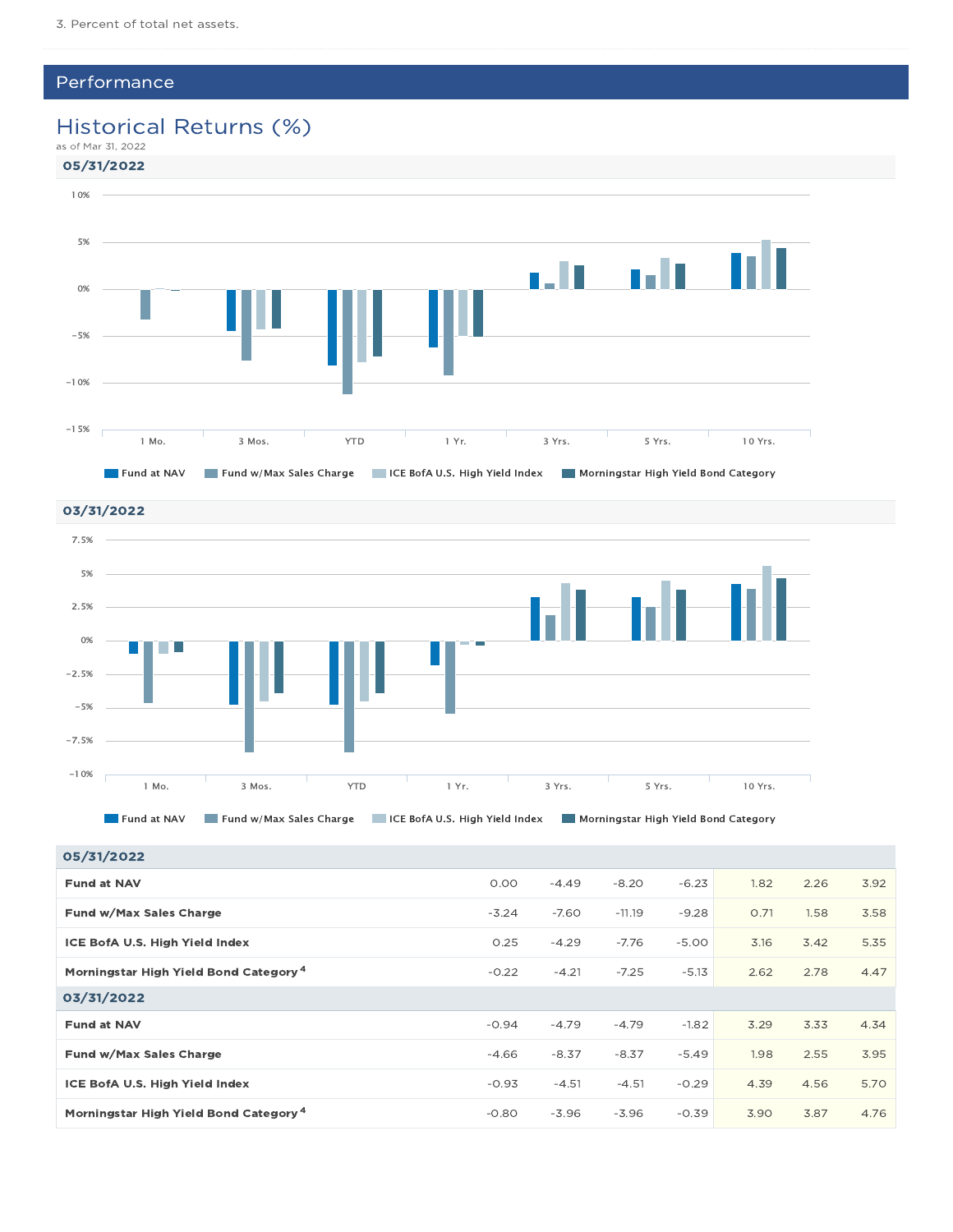Past performance is no guarantee of future results. Investment return and principal value will fluctuate so that shares, when redeemed, may be worth more or less than their original cost. Performance is for the stated time period only; due to market volatility, the Fund's current performance may be lower or higher than quoted. Returns are historical and are calculated by determining the percentage change in net asset value (NAV) with all distributions reinvested. Returns for other classes of shares offered by the Fund are different. Performance less than or equal to one year is cumulative. Performance prior to December 31, 2016 reflects the performance of the Fund's former adviser, Calvert Investment Management, Inc. Max Sales Charge: 3.25%.

### Calendar Year Returns (%)

|                                | 2012  | 2013 | 2014    | 2015    | 2016  | 2017 | 2018    | 2019  | 2020 | 2021 |
|--------------------------------|-------|------|---------|---------|-------|------|---------|-------|------|------|
| <b>Fund at NAV</b>             | 14.78 | 8.24 | $-1.07$ | $-2.45$ | 11.68 | 5.78 | $-2.85$ | 12.54 | 5.13 | 3.39 |
| ICE BofA U.S. High Yield Index | 15.58 | 7.42 | 2.50    | $-4.64$ | 17.49 | 7.48 | $-2.26$ | 14.41 | 6.17 | 5.36 |

### Fund Facts

| Expense Ratio <sup>1</sup>    | 1.01%      |
|-------------------------------|------------|
| <b>Class A Inception</b>      | 07/09/2001 |
| <b>Distribution Frequency</b> | Monthly    |

# Yield Information

| as of May 31, 2022              |       |
|---------------------------------|-------|
| <b>Distribution Rate at NAV</b> | 4.26% |
| SEC 30-day Yield <sup>5</sup>   | 5.32% |

## Morningstar Rating™

s of May 31, 2022

| <b>Time Period</b> | Rating | Funds in<br>High Yield Bond<br>Category |
|--------------------|--------|-----------------------------------------|
| Overall            | **     | 631                                     |
| 3 Years            | **     | 631                                     |
| 5 Years            | **     | 576                                     |
| 10 Years           | **     | 385                                     |

The Morningstar Rating™ for funds, or "star rating", is calculated for managed products (including mutual funds and exchange-traded funds) with at least a three-year history. Exchange-traded funds and open-ended mutual funds are considered a single population for comparative purposes. It is calculated based on a Morningstar Risk-Adjusted Return measure that accounts for variation in a managed product's monthly excess performance, placing more emphasis on downward variations and rewarding consistent performance. The top 10% of products in each product category receive 5 stars, the next 22.5% receive 4 stars, the next 35% receive 3 stars, the next 22.5% receive 2 stars, and the bottom 10% receive 1 star.

The Overall Morningstar Rating for a managed product is derived from a weighted average of the performance figures associated with its three-, five-, and 10-year (if applicable) Morningstar Rating metrics. The weights are: 100% three-year rating for 36-59 months of total returns, 60% five-year rating/40% three-year rating for 60-119 months of total returns, and 50% 10-year rating/30% five-year rating/20% three-year rating for 120 or more months of total returns. While the 10-year overall star rating formula seems to give the most weight to the 10-year period, the most recent three-year period actually has the greatest impact because it is included in all three rating periods. Star ratings do not reflect the effect of any applicable sales load. Hollow stars denote Morningstar Extended Performance Ratings and are considered estimates based on the performance of the fund's oldest share class, adjusted for fees and expenses.

©2022 Morningstar. All Rights Reserved. The information contained herein: (1) is proprietary to Morningstar and/or its content providers; (2) may not be copied or distributed; and (3) is not warranted to be accurate, complete or timely. Neither Morningstar nor its content providers are responsible for any damages or losses arising from any use of this information.

# NAV History

| Date         | <b>NAV</b> | NAV Change |
|--------------|------------|------------|
| Jun 24, 2022 | \$23.55    | \$0.10     |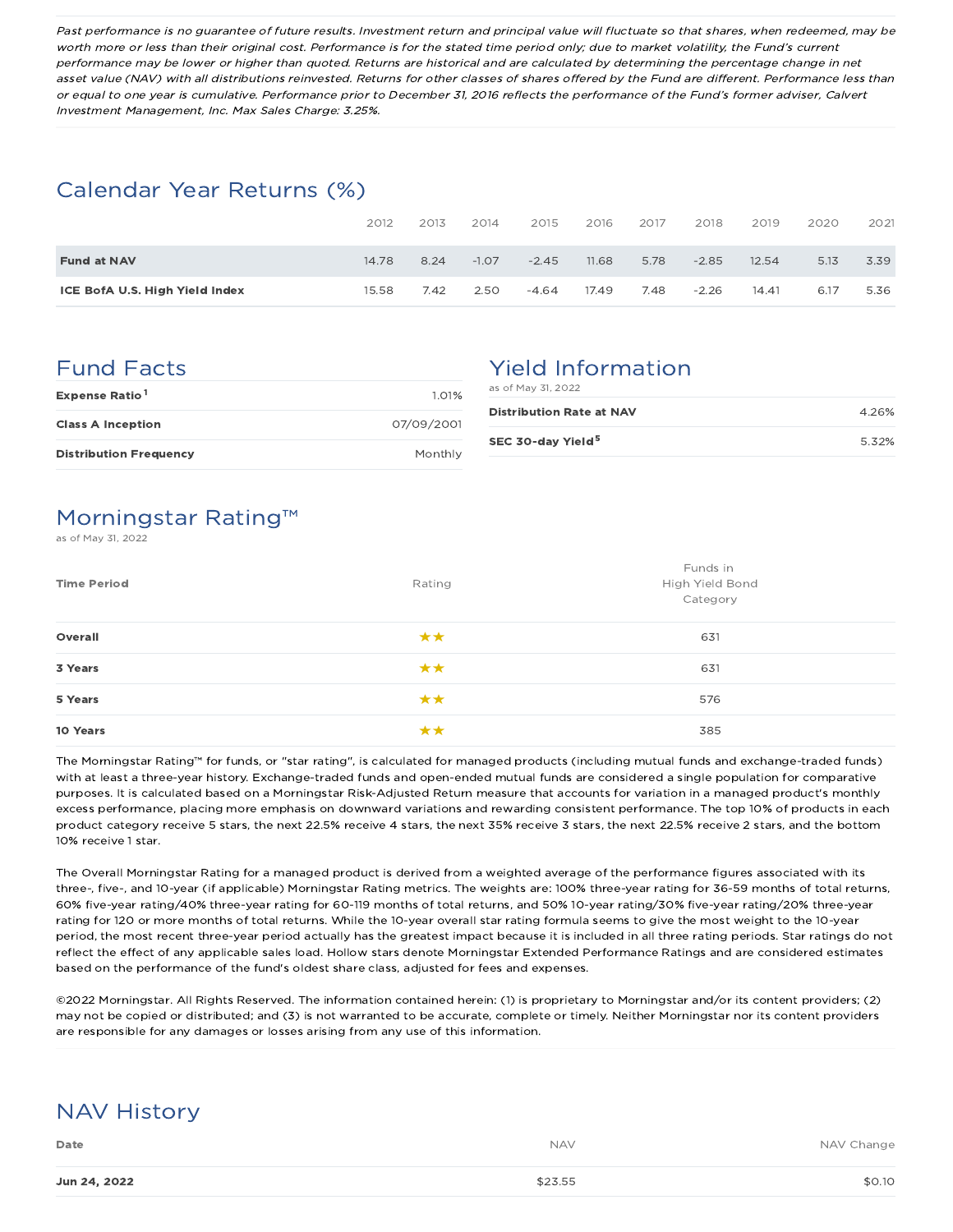| Date         | <b>NAV</b> | NAV Change |
|--------------|------------|------------|
| Jun 23, 2022 | \$23.45    | \$0.05     |
| Jun 22, 2022 | \$23.40    | $-$0.08$   |
| Jun 21, 2022 | \$23.48    | \$0.06     |
| Jun 17, 2022 | \$23.42    | \$0.05     |
| Jun 16, 2022 | \$23.37    | $-$0.25$   |
| Jun 15, 2022 | \$23.62    | \$0.15     |
| Jun 14, 2022 | \$23.47    | $-$0.01$   |
| Jun 13, 2022 | \$23.48    | $-$0.60$   |
| Jun 10, 2022 | \$24.08    | $-$0.23$   |

# Distribution History 6

| Ex-Date         | Distribution | Reinvest NAV |
|-----------------|--------------|--------------|
| May 31, 2022    | \$0.08931    | \$24.70      |
| Apr 29, 2022    | \$0.08606    | \$24.79      |
| Mar 31, 2022    | \$0.08369    | \$25.80      |
| Feb 28, 2022    | \$0.08578    | \$26.13      |
| Jan 31, 2022    | \$0.08317    | \$26.54      |
| Dec 31, 2021    | \$0.09166    | \$27.36      |
| Nov 30, 2021    | \$0.08755    | \$26.97      |
| Oct 29, 2021    | \$0.08551    | \$27.29      |
| Sep 30, 2021    | \$0.08713    | \$27.47      |
| Aug 31, 2021    | \$0.09171    | \$27.62      |
| <b>View All</b> |              |              |

No records in this table indicates that there has not been a distribution greater than .0001 within the past 3 years. Fund prospectus

# Capital Gain History 6

| Ex-Date                                                                                                              | Short-Term | Long-Term | Reinvest NAV |
|----------------------------------------------------------------------------------------------------------------------|------------|-----------|--------------|
| No records in this table indicates that there has not been a capital gain greater than 0001 within the past 3 years. |            |           |              |

Fund prospectus

Portfolio profile subject to change due to active management. Percentages may not total 100% due to rounding.

### About Risk:

The value of investments held by the Fund may increase or decrease in response to economic, and financial events (whether real, expected or perceived) in the U.S. and global markets. As interest rates rise, the value of certain income investments is likely to decline. Investments in debt instruments may be affected by changes in the creditworthiness of the issuer and are subject to the risk of non-payment of principal and interest. The value of income securities also may decline because of real or perceived concerns about the issuer's ability to make principal and interest payments. Investments rated below investment grade (sometimes referred to as "junk") are typically subject to greater price volatility and illiquidity than higher rated investments. Investments in foreign instruments or currencies can involve greater risk and volatility than U.S. investments because of adverse market, economic, political, regulatory, geopolitical, currency exchange rates or other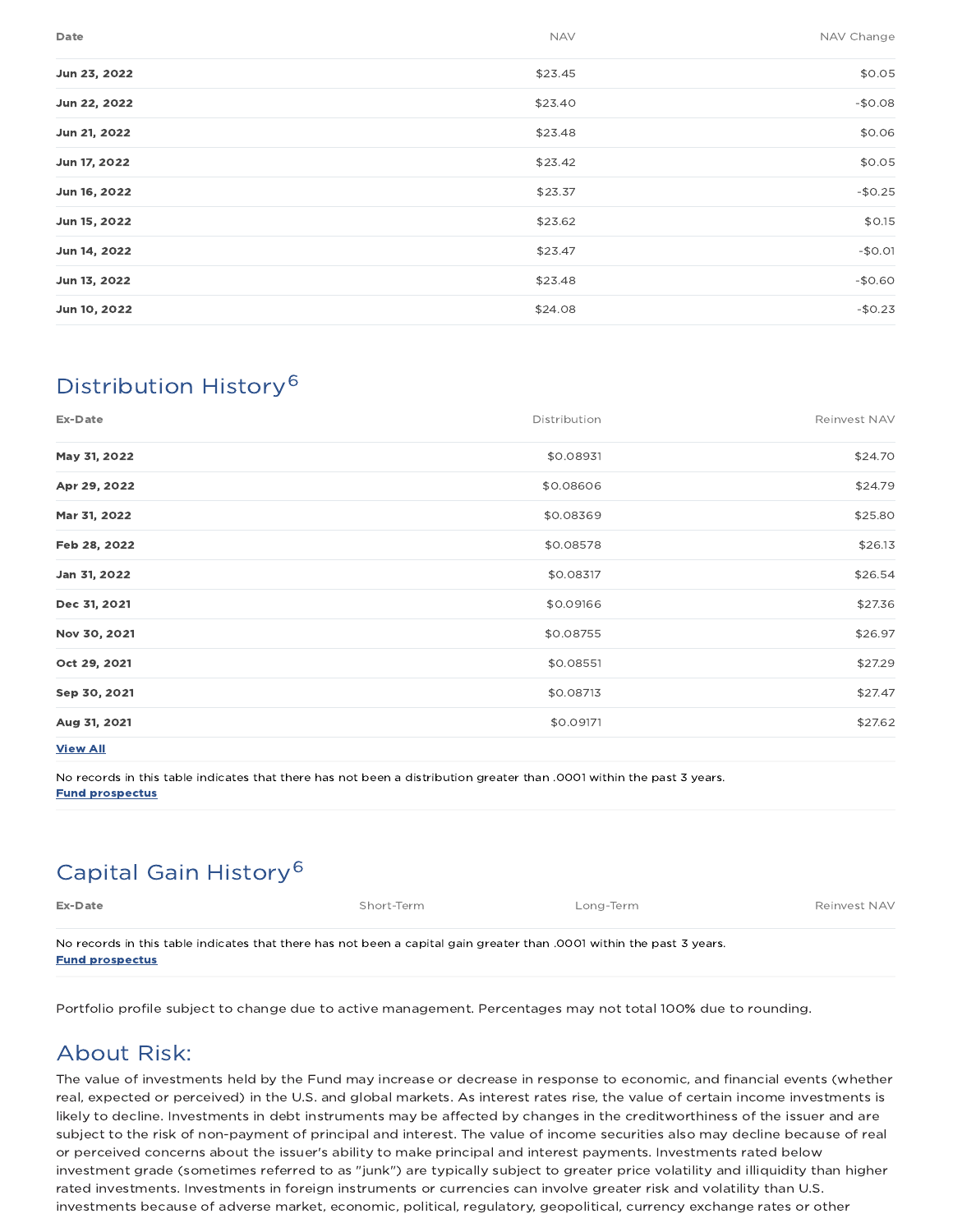conditions. Investing primarily in responsible investments carries the risk that, under certain market conditions, the Fund may underperform funds that do not utilize a responsible investment strategy. The Fund is exposed to liquidity risk when trading volume, lack of a market maker or trading partner, large position size, market conditions, or legal restrictions impair its ability to sell particular investments or to sell them at advantageous market prices. The impact of the coronavirus on global markets could last for an extended period and could adversely affect the Fund's performance. No fund is a complete investment program and you may lose money investing in a fund. The Fund may engage in other investment practices that may involve additional risks and you should review the **Fund prospectus** for a complete description.

#### 1. Source: Fund prospectus.

4. The Morningstar High Yield Bond Category includes funds that invest in lower-quality bonds with typically 65% or more in bonds not rated or rated BB or below by one of the major ratings agencies.

5. SEC 30-day yield is a standardized measure based on the estimated yield to maturity of a fund's investments over a 30-day period and is based on the maximum offer price at the date specified. The SEC 30-day yield is not based on the distributions made by the fund, which may differ. Distribution Rate at NAV is calculated by dividing the last distribution paid per share (annualized) by NAV. The Fund's monthly distribution may be comprised of ordinary income, net realized capital gains and returns of capital. 6. A portion of the Fund's returns may be comprised of return of capital or short term capital gains. The Fund will determine the tax characteristics of all Fund distributions after the end of the calendar year and will provide shareholders such information at that time. Please consult your tax advisor for further information.

### Portfolio



| <b>Corporate Bonds</b>     | 88.30 |
|----------------------------|-------|
| <b>Floating Rate Loans</b> | 5.68  |
| <b>Preferred Stock</b>     | 0.89  |
| Other                      | 0.52  |
| Cash                       | 4.60  |

## Portfolio Statistics

as of May 31, 2022

| Number of Holdings ex cash        | 394       |
|-----------------------------------|-----------|
| <b>Effective Duration</b>         | 4.04 vrs. |
| <b>Average Effective Maturity</b> | 5.70 vrs. |

### Sector Breakdown (%)<sup>3</sup> as of May 31, 2022

| <b>Healthcare</b>                     | 12.57 |
|---------------------------------------|-------|
| <b>Services</b>                       | 8.45  |
| <b>Technology</b>                     | 6.92  |
| <b>Telecommunications</b>             | 6.57  |
| <b>Homebuilders &amp; Real Estate</b> | 5.76  |
| <b>Super Retail</b>                   | 5.69  |
| <b>Automotive &amp; Auto Parts</b>    | 5.53  |
| <b>Broadcasting</b>                   | 4.24  |
| <b>Cable &amp; Satellite TV</b>       | 3.79  |
| Food, Beverage & Tobacco              | 3.74  |
| <b>View All</b>                       |       |
|                                       |       |

# Assets by Country  $(\%)^8$

as of May 31, 2022

| <b>United States</b>  | 89.04 |
|-----------------------|-------|
| Canada                | 3.60  |
| <b>United Kingdom</b> | 1.47  |
| Luxembourg            | 1.32  |

### Credit Quality  $(\%)^7$ as of May 31, 2022

05/31/2022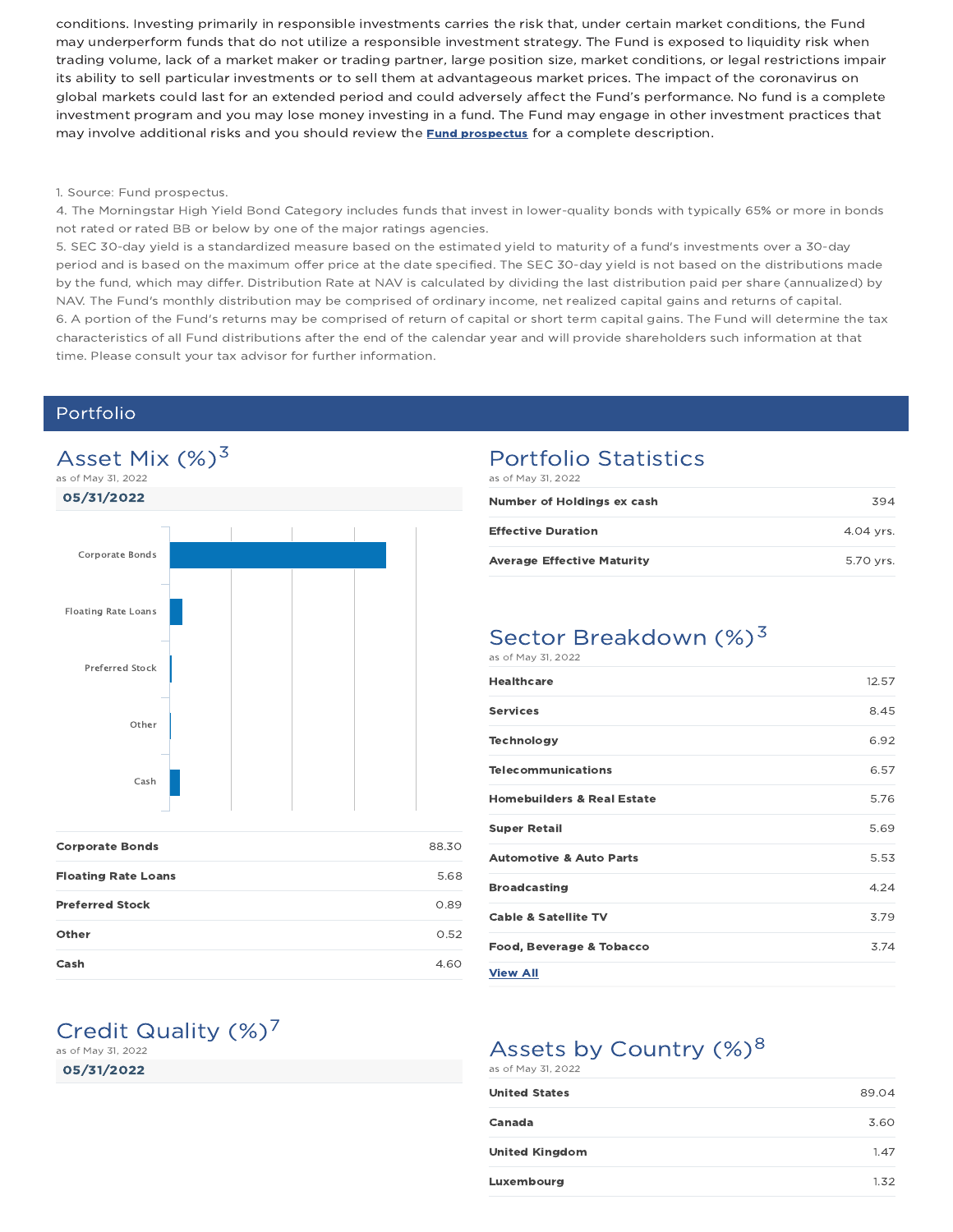

| <b>BBB</b>          | 3.67  |
|---------------------|-------|
| <b>BB</b>           | 45.02 |
| в                   | 37.92 |
| <b>CCC or Lower</b> | 11.38 |
| <b>NR</b>           | 2.01  |

Ratings are based on the average of ratings from S&P, Moody's and Fitch. Ratings, which are subject to change, apply to the creditworthiness of the issuers of the underlying securities and not to the Fund or its shares. Credit ratings measure the quality of a bond based on the issuer's creditworthiness, with ratings ranging from AAA, being the highest, to D, being the lowest based on S&P measures. Ratings of BBB or higher by S&P or Fitch (Baa or higher by Moody's) are considered to be investment-grade quality. Credit ratings are based largely on the ratings agency's analysis at the time of rating. The rating assigned to any particular security is not necessarily a reflection of the issuer's current financial condition and does not necessarily reflect its assessment of the volatility of a security's market value or of the liquidity of an investment in the security. Holdings designated as "Not Rated" are not rated by the national ratings agencies stated above.

# Fund Holdings 3,9

as of Apr 30, 2022

| Holding                                           | Coupon Rate | Maturity Date | % of Net Assets |
|---------------------------------------------------|-------------|---------------|-----------------|
| <b>MSILF GOVERNMENT PORTFOLIO</b>                 | 0.03%       | 12/31/2030    | 3.78%           |
| <b>Sprint Capital Corp</b>                        | 6.88%       | 11/15/2028    | 0.76%           |
| Clarios Global LP / Clarios US Finance Co         | 8.50%       | 05/15/2027    | 0.72%           |
| CCO Holdings LLC / CCO Holdings Capital Corp      | 4.75%       | 03/01/2030    | 0.70%           |
| <b>SRM Escrow Issuer LLC</b>                      | 6.00%       | 11/01/2028    | 0.70%           |
| Minerva Merger Sub Inc                            | 6.50%       | 02/15/2030    | 0.67%           |
| Enviva Partners LP / Enviva Partners Finance Corp | 6.50%       | 01/15/2026    | 0.66%           |
| <b>BCPE Empire Holdings Inc.</b>                  | 7.63%       | 05/01/2027    | 0.64%           |
| American Airlines Inc/AAdvantage Loyalty IP Ltd   | 5.50%       | 04/20/2026    | 0.62%           |
| <b>Compass Minerals International Inc.</b>        | 6.75%       | 12/01/2027    | 0.62%           |
| <b>View All</b>                                   |             |               |                 |

Other 4.56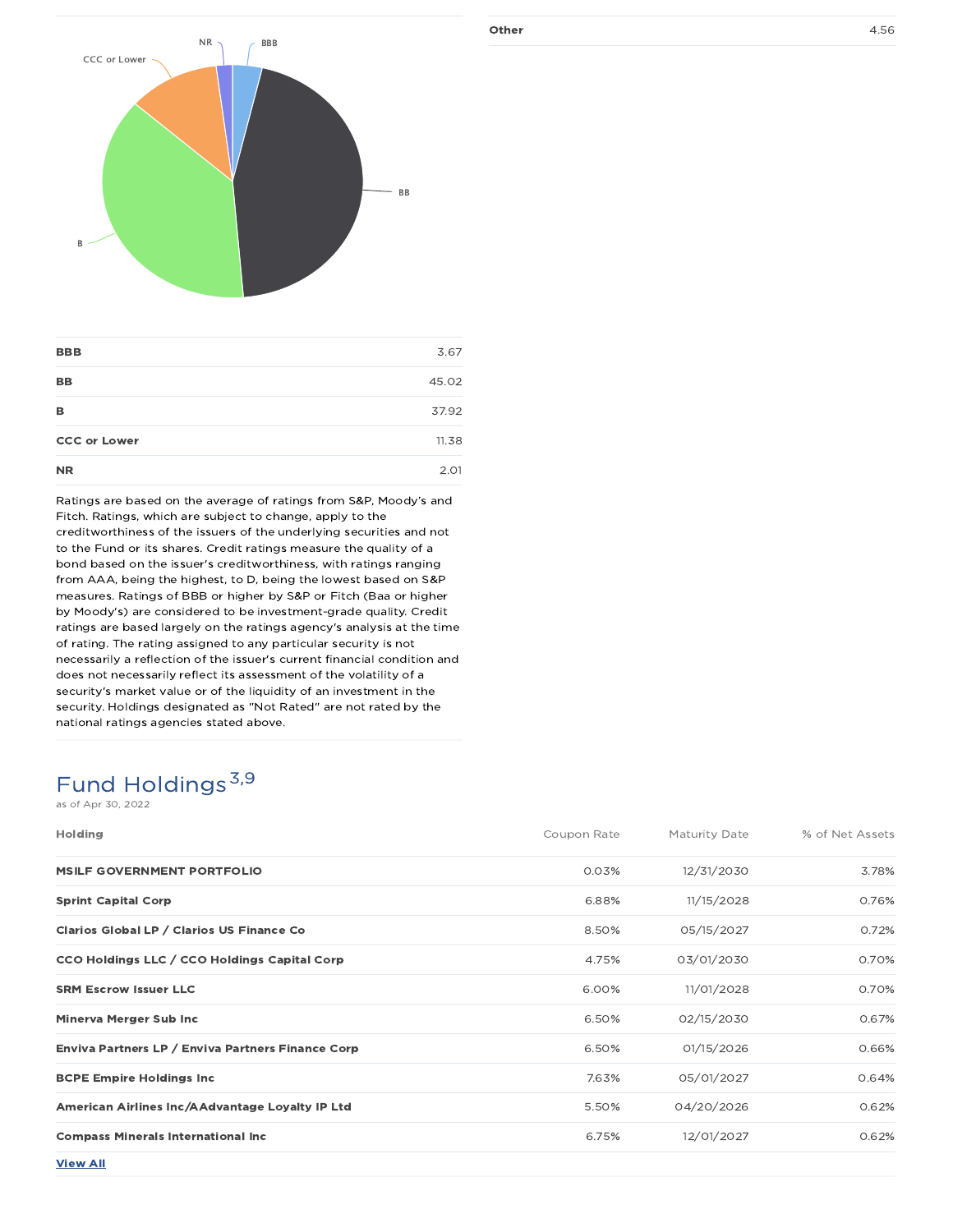Portfolio profile subject to change due to active management. Percentages may not total 100% due to rounding.

## About Risk:

The value of investments held by the Fund may increase or decrease in response to economic, and financial events (whether real, expected or perceived) in the U.S. and global markets. As interest rates rise, the value of certain income investments is likely to decline. Investments in debt instruments may be affected by changes in the creditworthiness of the issuer and are subject to the risk of non-payment of principal and interest. The value of income securities also may decline because of real or perceived concerns about the issuer's ability to make principal and interest payments. Investments rated below investment grade (sometimes referred to as "junk") are typically subject to greater price volatility and illiquidity than higher rated investments. Investments in foreign instruments or currencies can involve greater risk and volatility than U.S. investments because of adverse market, economic, political, regulatory, geopolitical, currency exchange rates or other conditions. Investing primarily in responsible investments carries the risk that, under certain market conditions, the Fund may underperform funds that do not utilize a responsible investment strategy. The Fund is exposed to liquidity risk when trading volume, lack of a market maker or trading partner, large position size, market conditions, or legal restrictions impair its ability to sell particular investments or to sell them at advantageous market prices. The impact of the coronavirus on global markets could last for an extended period and could adversely affect the Fund's performance. No fund is a complete investment program and you may lose money investing in a fund. The Fund may engage in other investment practices that may involve additional risks and you should review the **Fund prospectus** for a complete description.

3. Percent of total net assets.

- 7. Percent of bond holdings.
- 8. Percent of total market value.

9. The following list reflects unaudited securities holdings (excluding derivatives positions). Holdings information may differ if presented as of trade date. Due to rounding, holdings of less than 0.005% may show as 0.00%. Portfolio information subject to change due to active management.

### Management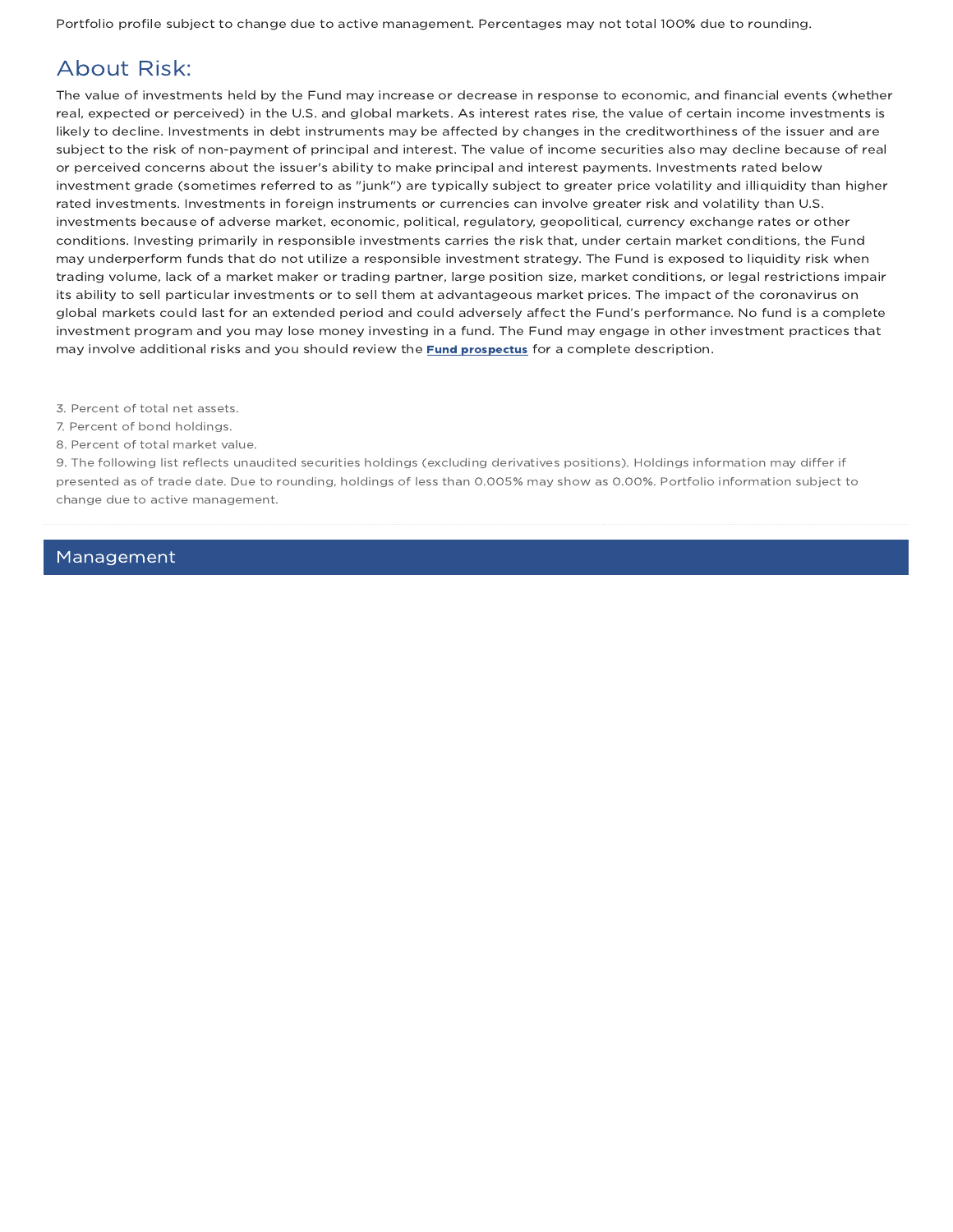

Raphael A. Leeman Executive Director, Portfolio Manager

#### Biography

Raphael Leeman is an analyst on the High Yield team. Additionally, he is a portfolio manager on the Calvert High Yield Bond Strategy. He is responsible for providing research coverage on the automotive/auto parts, cable/ broadcasting, equipment rental and transportation industries. He joined Eaton Vance in 2007. Morgan Stanley acquired Eaton Vance in March 2021.

Raphael began his career in the investment management industry in 2003. Before joining Eaton Vance, he was a senior research analyst with Evergreen Investments.

Raphael earned a B.A., with honors, in economics from Oberlin College and an MBA from Harvard University.

#### Education

- B.A. Oberlin College
- M.B.A Harvard University

#### Experience

• Managed Fund since 2016



Stephen C. Concannon, CFA Managing Director, Co-Head of High Yield

#### Biography

Stephen Concannon is the Co-Head of High Yield and a portfolio manager on the high yield team. He is responsible for buy and sell decisions, portfolio construction and risk management for the firm's high yield strategies. He joined Eaton Vance in 2000; Morgan Stanley acquired Eaton Vance in March 2021.

Steve began his career in the investment management industry in 1993. Before joining Eaton Vance, he was a research analyst for Wellington Management.

Steve earned a B.A. from Bates College. He is a member of the CFA Society of Boston and is a CFA charterholder.

#### Education

B.A. Bates College

Experience

Managed Fund since 2019

### Literature

### **Literature**

| <b>Fact Sheet</b>                     |
|---------------------------------------|
| Download - Last updated: Mar 31, 2022 |

**Commentary** 

Download - Last updated: Mar 31, 2022



Attribution Download - Last updated: May 31, 2022

#### Invest with Impact **Download**

Annual Report Download - Last updated: Sep 30, 2021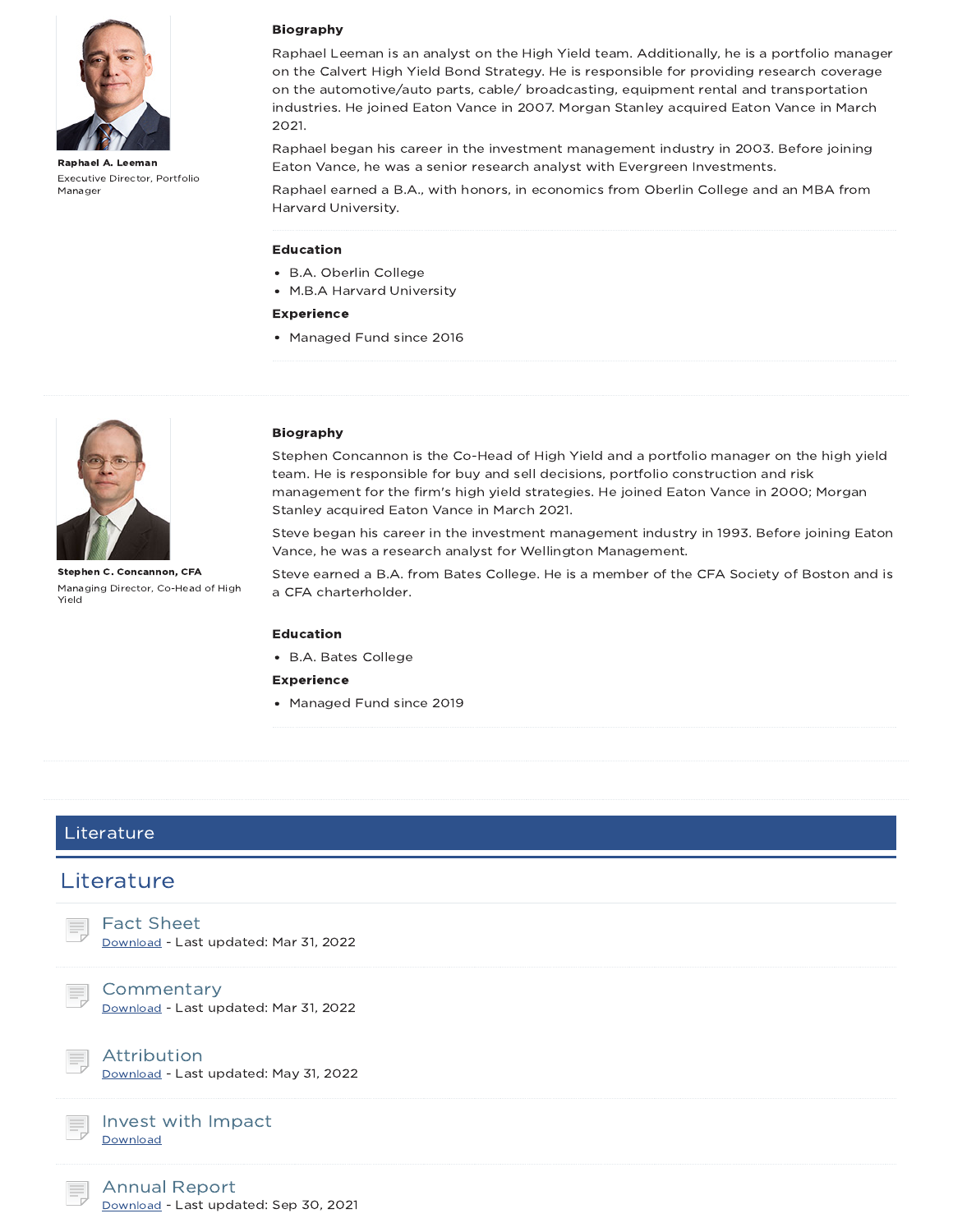|    | <b>Full Prospectus</b><br>Download - Last updated: Feb 1, 2022                                                                                   |
|----|--------------------------------------------------------------------------------------------------------------------------------------------------|
|    | Q1 Holdings<br>Download - Last updated: Dec 31, 2021                                                                                             |
|    | Q3 Holdings<br>Download - Last updated: Jun 30, 2021                                                                                             |
|    | Holdings - Form N-PORT<br>Download                                                                                                               |
|    | Results of Joint Special Meeting of Shareholders of Calvert Funds<br>Download - Last updated: Feb 23, 2021                                       |
| E, | Joint Special Meeting of Shareholders of Calvert Funds on February 19, 2021 Will Be<br>A Virtual Meeting<br>Download - Last updated: Feb 8, 2021 |
|    | <b>SAI</b><br>Download - Last updated: Feb 1, 2022                                                                                               |
|    | <b>Semi-Annual Report</b><br>Download - Last updated: Mar 31, 2022                                                                               |
|    | <b>Summary Prospectus</b><br>Download - Last updated: Feb 1, 2022                                                                                |

# **H** Eaton Vance





**HEADQUARTERS** Two International Place Boston, MA 02110

#### **Investments**

Eaton Vance Funds

Parametric Funds

Calvert Funds

Separately Managed Accounts Closed-End Funds and Term Trusts

#### **Insights**

Advisory Blog

Monthly Market Monitor

Market Update Events

The Advisor Institute

#### Taxes & Tools

Investment Tax Center

Tax Information

Investment Tax Calculator

Laddered Investing Interest Rate Scenario Tool

#### **Resources**

Forms & E-Delivery Mutual Funds & Abandoned Property DST Vision AdvisorCentral